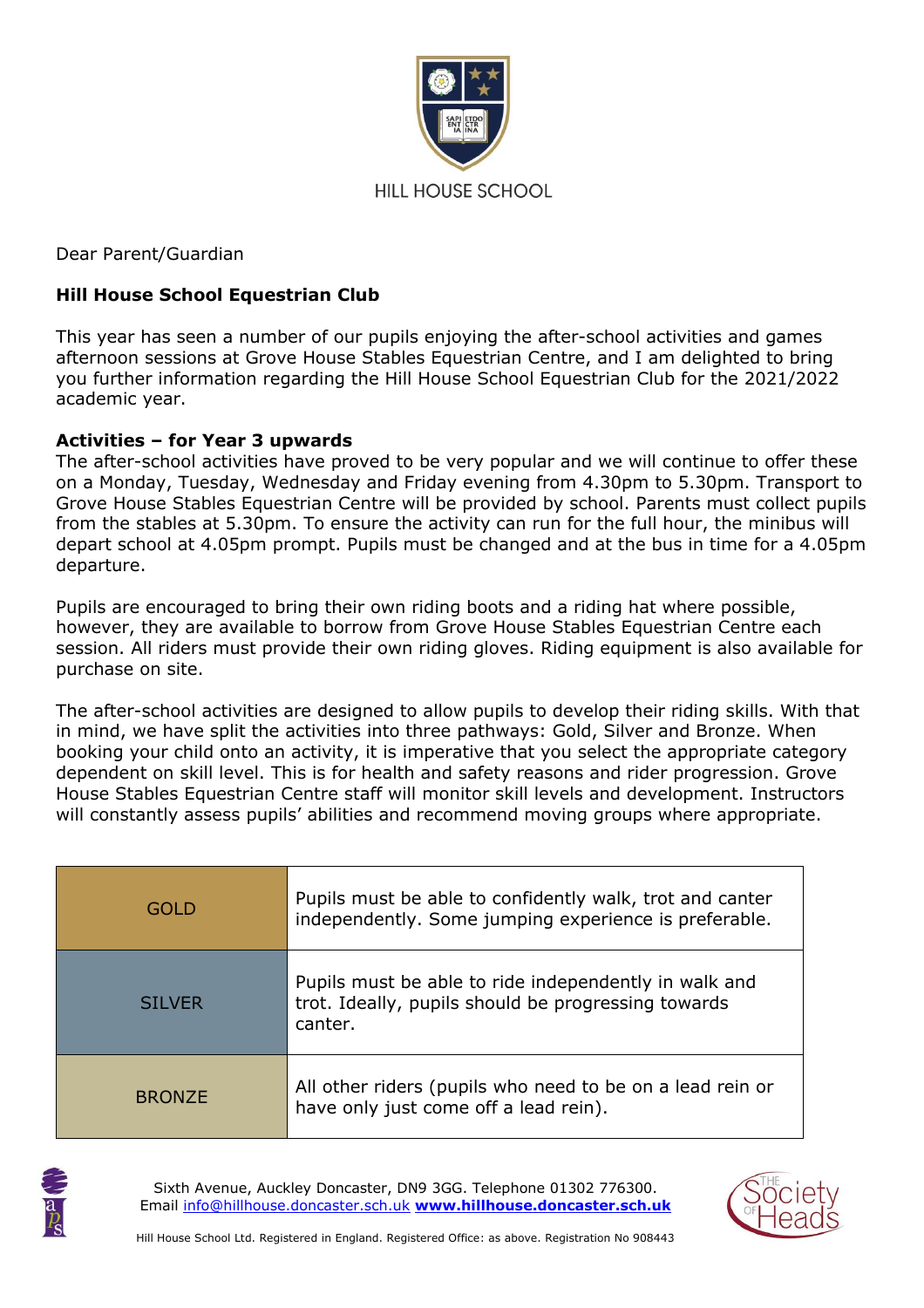Throughout the activity sessions, all riders will work towards their British Horse Society Junior Progressive Tests/Awards.

There will be 13 sessions in total, from 6 September to 17 December, at a cost of £22.50 per session (£292.50 in total). This must be paid for, in advance, for the whole term. No refunds are possible for these sessions. Parents will be invoiced by Hill House School.

In the first week, pupils will be assessed to ensure they are in the correct ability level.

All riders must be registered on the GHS system:<https://grovehousestables.co.uk/login> and the i-pegausu system: [https://i-pegasus.ecpro.co.uk/login.](https://i-pegasus.ecpro.co.uk/login) There is no need to complete this if you have previously registered with GHS.

All activities will be bookable through CHQ.

#### **Games Afternoon Sessions**

Any pupils in Year 9 upwards, who are not required for school performance sport, may choose to attend Grove House Stables Equestrian Centre during their games afternoon. This option will only be available if minimum numbers are met. Pupils will be transported there and back during the school day.

There will be 13 sessions in total, from 6 September to 17 December, at a cost of £22.50 per session (£292.50 in total). This must be paid for, in advance, for the whole term. No refunds are possible for these sessions. Parents will be invoiced by Hill House School.

All riders must be registered on the GHS system:<https://grovehousestables.co.uk/login> and the i-pegausu system: [https://i-pegasus.ecpro.co.uk/login.](https://i-pegasus.ecpro.co.uk/login) There is no need to complete this if you have previously registered with GHS.

To register for the Games Afternoon Sessions, please click **HERE**.

# **New for Michaelmas Term:**

# **1. Hill House School Pony Club**

The school has, in conjunction with Grove House Stables Equestrian Centre, set up a Hill House School official Pony Club with Pony Club UK.

Grove House will run Pony Club events which our pupils will be able to enter. If pupils are already a member of another pony club, they will not need to join the HHS Pony Club as they can enter as guests. This exciting development allows pupils who do not have a pony of their own, the opportunity to compete using a Grove House pony.

Please note, Pony Club qualifications and competition will require a Pony Club membership.

Pony Club membership will be a separate charge, payable to Pony Club UK.

Details of how to join the Hill House School Pony Club will be announced shortly.

#### **2. Thursday Club Night**

Grove House Stables Equestrian Centre are running a series of Thursday Club Nights, please see the details attached.

These events and competitions are open to anyone, and pupils can pick and choose which events they would like to attend. Grove House are offering these club nights to Hill House pupils at a discounted rate. Please book directly with Grove House Stables Equestrian Centre.